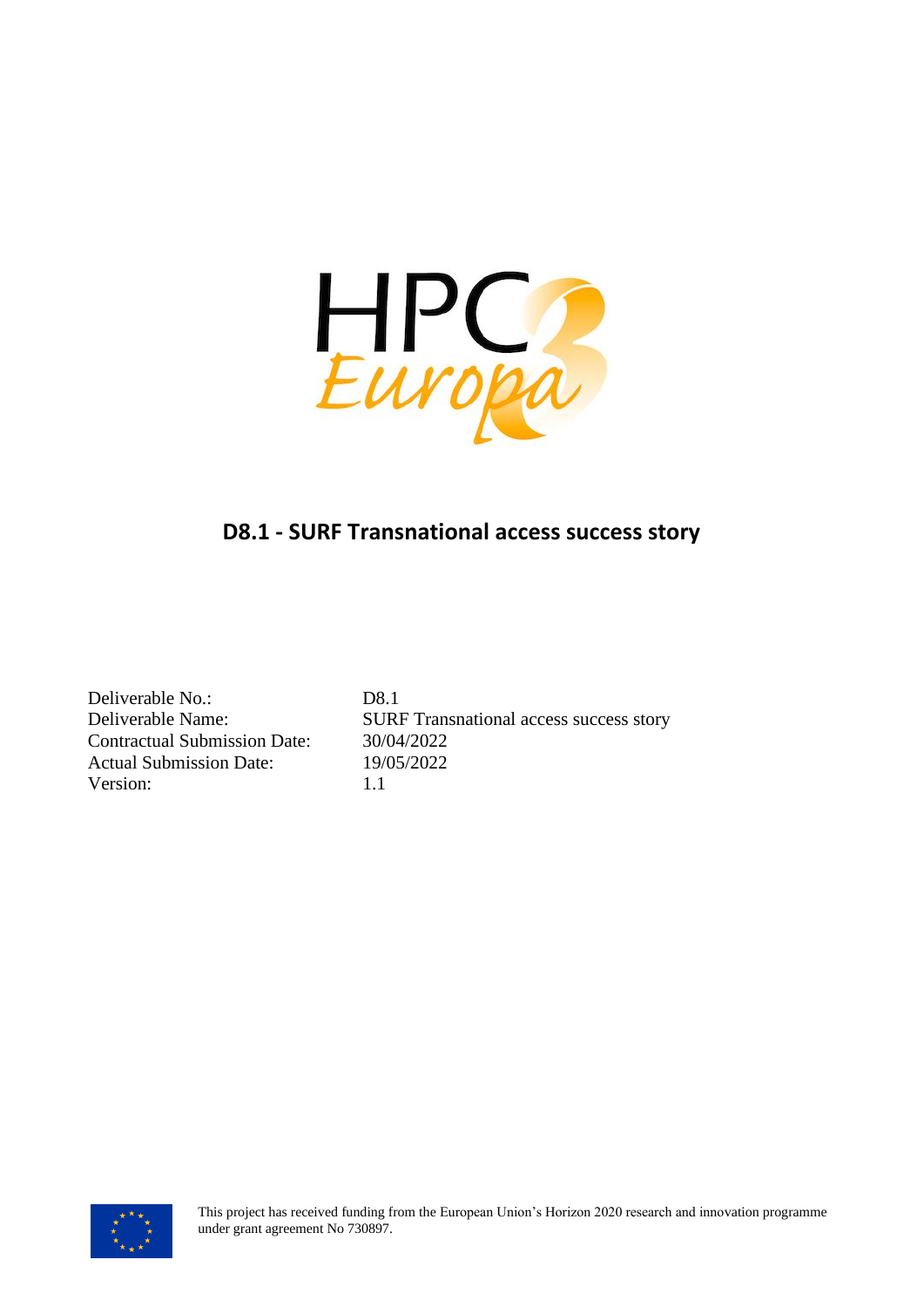

| <b>COVER AND CONTROL PAGE OF DOCUMENT</b>  |                                                                                                                                           |  |  |
|--------------------------------------------|-------------------------------------------------------------------------------------------------------------------------------------------|--|--|
| Project Acronym:                           | HPC-Europa3                                                                                                                               |  |  |
| Project Full Name:                         | Transnational Access Programme for a Pan-European Network of<br>HPC Research Infrastructures and Laboratories for scientific<br>computing |  |  |
| Deliverable No.:                           | D <sub>8.1</sub>                                                                                                                          |  |  |
| Document name:                             | <b>SURF</b> Transnational access success story                                                                                            |  |  |
| Nature $(R, P, D, O)$ :                    | D                                                                                                                                         |  |  |
| Dissemination Level (PU, PP, RE,<br>$CO$ : | <b>PU</b>                                                                                                                                 |  |  |
| Version:                                   | 1.1                                                                                                                                       |  |  |
| <b>Actual Submission Date:</b>             | 19/05/2022                                                                                                                                |  |  |
| Author, Institution:<br>E-Mail:            | Carlos Teijeiro Barjas, SURF<br>carlos.teijeirobarjas@surf.nl                                                                             |  |  |
| Other contributors                         | Remco Havenith (HPC Europa host, main author for scientific content)                                                                      |  |  |

#### **ABSTRACT:**

Different visitors in the Quantum Chemistry group at the Rijksuniversiteit Groningen have made a really important contribution to research, thanks to the collaboration with the head of the group (Prof. Remco Havenith) and also the help of the origin groups of some of the students. This story shows how collaborations can actually span over 4 different countries and keep connected via the Dutch national supercomputing systems and the group of Prof. Havenith.

### **KEYWORD LIST:**

Computational chemistry,

| <b>MODIFICATION CONTROL</b> |            |               |                               |  |
|-----------------------------|------------|---------------|-------------------------------|--|
| <b>Version</b>              | Date       | <b>Status</b> | <b>Author</b>                 |  |
| 1.0                         | 01/05/2022 | Draft         | Carlos Teijeiro Barjas (SURF) |  |
|                             | 19/05/2022 | Final         | Carlos Teijeiro Barjas (SURF) |  |
|                             |            |               |                               |  |

*The author is solely responsible for its content, it does not represent the opinion of the European Community and the Community is not responsible for any use that might be made of data appearing therein.*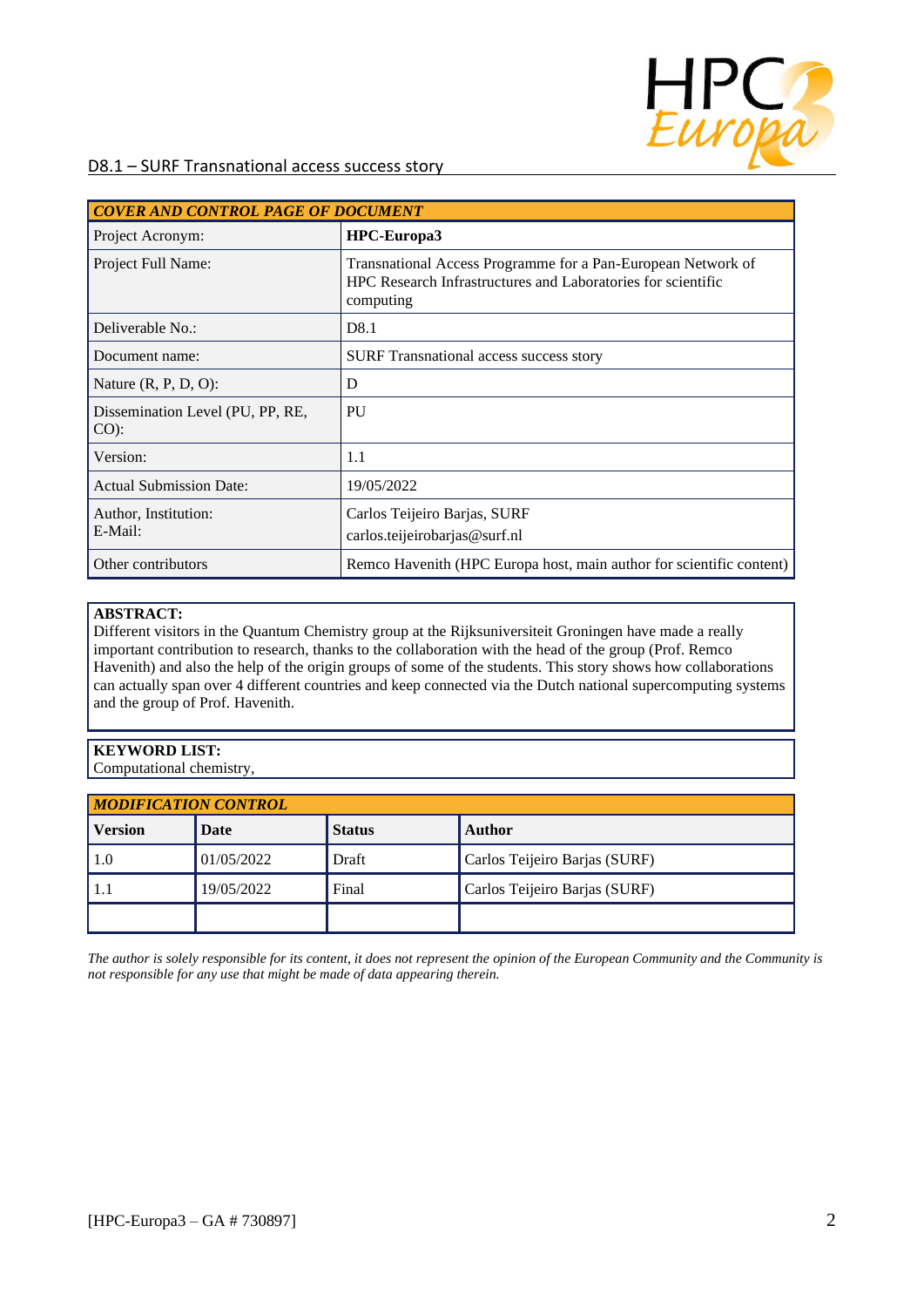

# **Executive summary**

Different visitors in the Quantum Chemistry group at the Rijksuniversiteit Groningen have made a really important contribution to research, thanks to the collaboration with the head of the group (Prof. Remco Havenith) and also the help of the origin groups of some of the students. This story shows how collaborations can actually span over 4 different countries and keep connected via the Dutch national supercomputing systems and the group of Prof. Havenith.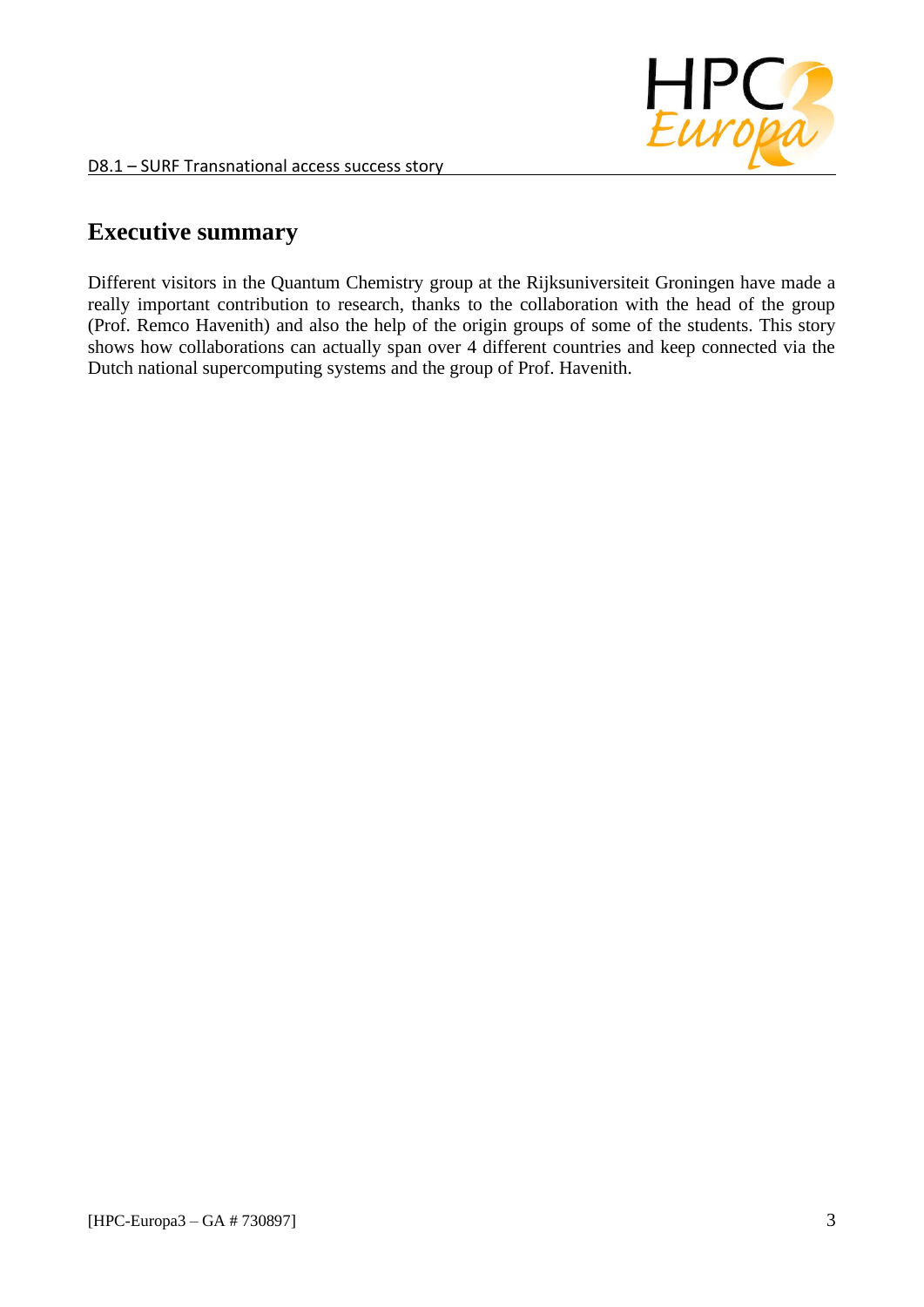

The Quantum Chemistry group from the Rijksuniversit Groningen [1] represents one of the most active groups in the use of the Dutch national compute facilities at SURF. Their work is essentially related to method development in computational chemistry, and its developments have been directly applicable to simulation of photovoltaic technology, particularly in the focus group "Next Generation Organic Photovoltaics" funded by the National Research Funding Organization in the Netherlands (NWO). The head of the group, Prof. Remco Havenith, has contributed to more than 150 publications in the field of computational chemistry and has advised 11 PhD thesis in the last years.

Relevant questions for a directed design of new photovoltaic materials are concerned with the relation between structure and photo-excitation, exciton mobility in polymers, electron/hole transfer in interfaces, and stability and durability. In order to answer these questions, state-of-the-art Density Functional Theory (DFT) and ab initio calculations is performed. For the interpretation of the results in terms of chemical concepts, Valence Bond theory is used.

With support of the HPC-Europa3 program, the group of Prof. Havenith could establish new research directions and collaborations. Within the HPC-Europa3 program, they worked on different projects, ranging from fundamental chemistry, via biochemistry to materials science. Many of these projects were performed not only in collaboration with the university of the guest, but also with the University of Antwerp (Prof. A. da Cunha).

Together with the University of Porto (with visitor A. Pinto), the group worked on the hGIIA PLA2 enzym. The secreted hGIIA PLA2 has been shown to be involved in the inflammatory response of pathologies such as rheumatoid arthritis. The information provided by the minimum free energy path of the reaction mechanism, which includes the structural and energetic characterization of the reagent, transition state and product, is crucial for the rational design of new inhibitors. Several hypotheses based on experimental studies have been put forward, however, there is no consensus on the reaction mechanism that is more likely to occur.

The research work helped to find that the single water molecule hypothesis is more probable, since the related conformations have higher statistical significance in the molecular dynamics simulations performed. Additionally, we found an activation energy of 19.90 kcal/mol (Figure 1), which is close (*i.e.*, within the error associated with the method) to the estimated value from a similar enzyme  $(\Delta G^{\#} = 15.50 \text{ kcal/mol}, \text{ estimated from the } k_{cat} \text{ of the pancreatic GIIA PLA2 belonging to *Bos*$ *Taurus*).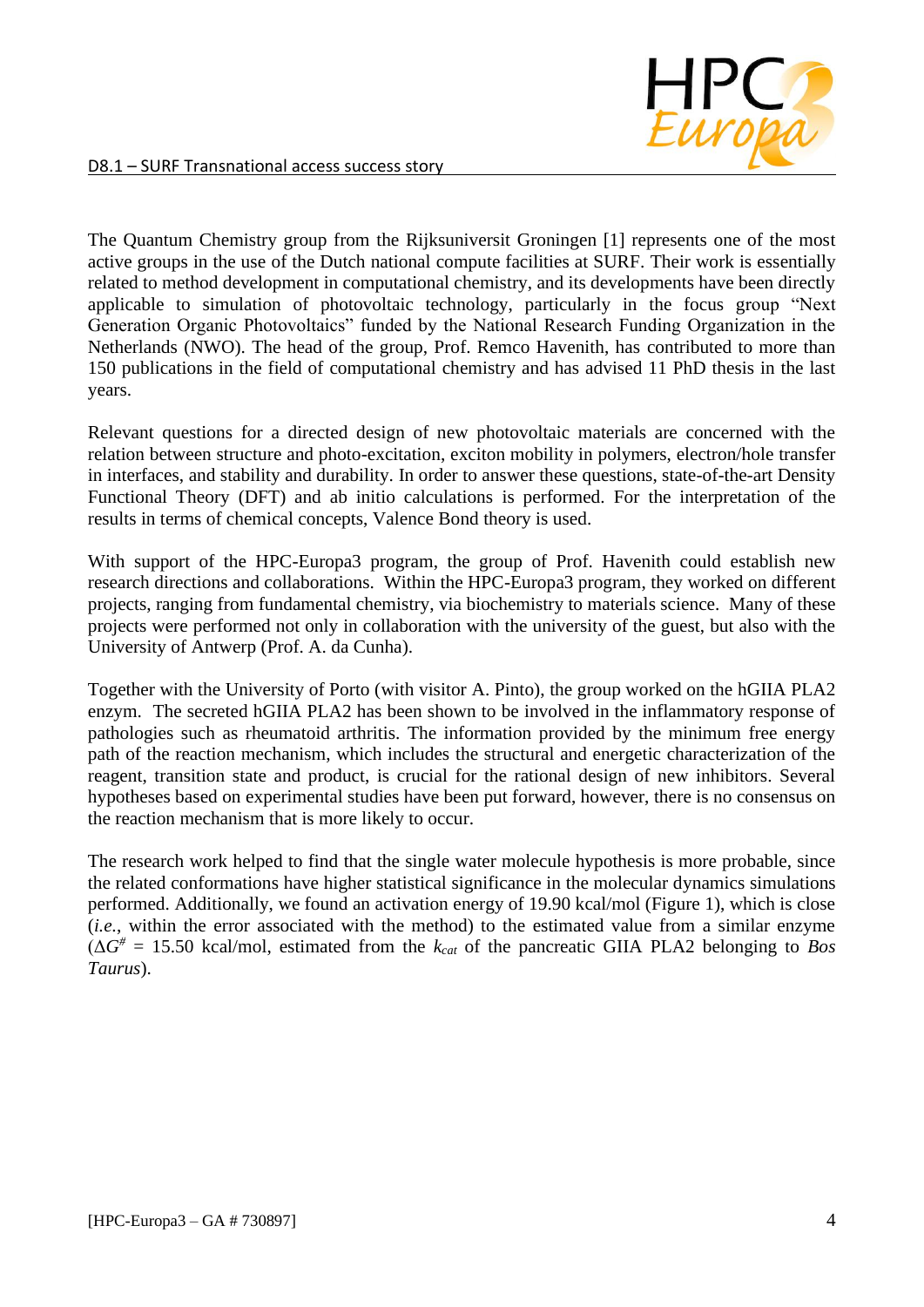



Figure 1. Free energy profile of the reaction, and structures of the reactants (R), transition state (TS), and products (P).

With the University of Porto (visitor P. Teixeira Ferreira) the group also worked on revealing the catalytic mechanism of DszA. The main proposal in the literature point to an initial deprotonation of the N1 atom of FMN followed by the binding of dioxygen to the C4 atom of FMN forming a C4aOOH intermediate. Then, an enzymatic catalytic base would assist on the formation of a peroxyhemiacetal intermediate between the C4aOOH and DBTO2. The proximal oxygen is then protonated by the proton of the N5 atom of FMN and subsequently attacks the N5 atom forming an N5-oxide flavin. The final step is the conversion of DBTO<sub>2</sub> to 2'-hydroxybiphenyl 2-sulfinic acid (HBPS). Quantum Mechanics/Molecular Mechanics MD (QM/MM MD) simulations were used to test the plausibility of this mechanism (Figure 2).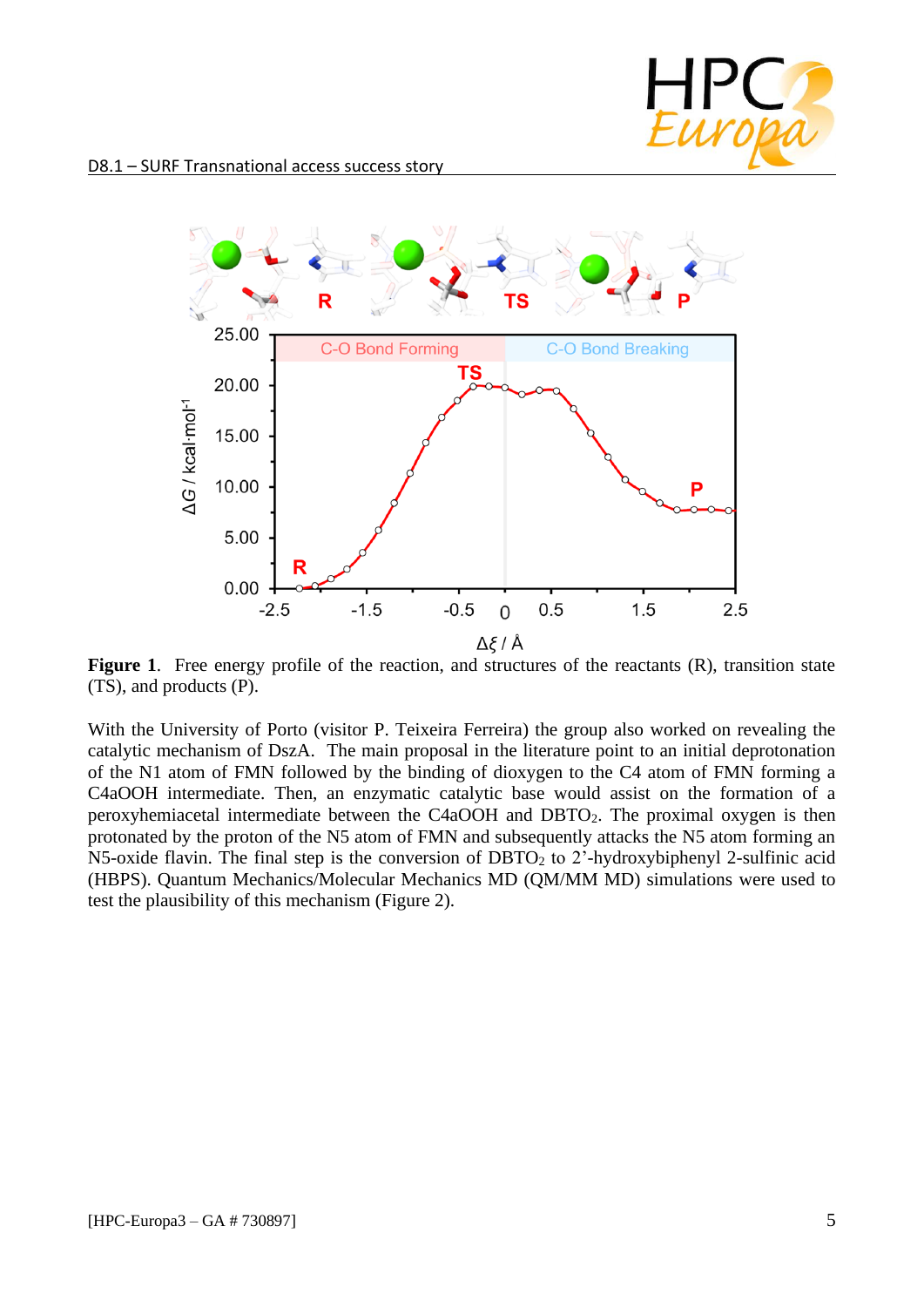

D8.1 – SURF Transnational access success story



**Figure 2**. Representation of the QM/MM model. QM layer is represented in licorice with the cofactor and substrate in CPK. The protein is represented in blue in cartoon.

From this work a free energy profile for the reaction (Figure 3) was obtained, and it was observed that instead of the formation of a peroxyhemiacetal intermediate a simple OH transfer to the DBTO<sup>2</sup> occurred via the transition state depicted in Figure 4, with no residue acting as catalytic base. We found our product HBPS even though not in the final conformation and  $C<sup>4a</sup>$  oxide. Another model with C4aOO<sup>-</sup> instead of C4aOOH was also tested but that was found to be unstable; the C4aOO<sup>-</sup> cofactor is spontaneously re-protonated to C4aOOH, thus we did not follow this hypothesis further. A last model that was tested was a model in which N5OOH is formed instead of C4aOOH from the reduced FMN cofactor. This was recently proposed for the RutA flavoenzyme. This model however was highly unstable; the bond between the two oxygens breaks spontaneously leaving N5O and an OH group that is spontaneously protonated in the enzymatic media.



**Figure 3.** Free energy profile obtained for the transfer of the OH group to DBTO<sub>2</sub>. The reaction coordinate was defined as the distance between the oxygen of the OH group and the C1 of DBTO2. Each circle in the chart corresponds to one window of the Umbrella Sampling. Each window was run for 5 ps at the PBE/DZVP-MOLOPT-GTH-PBE:FF14SB level of theory.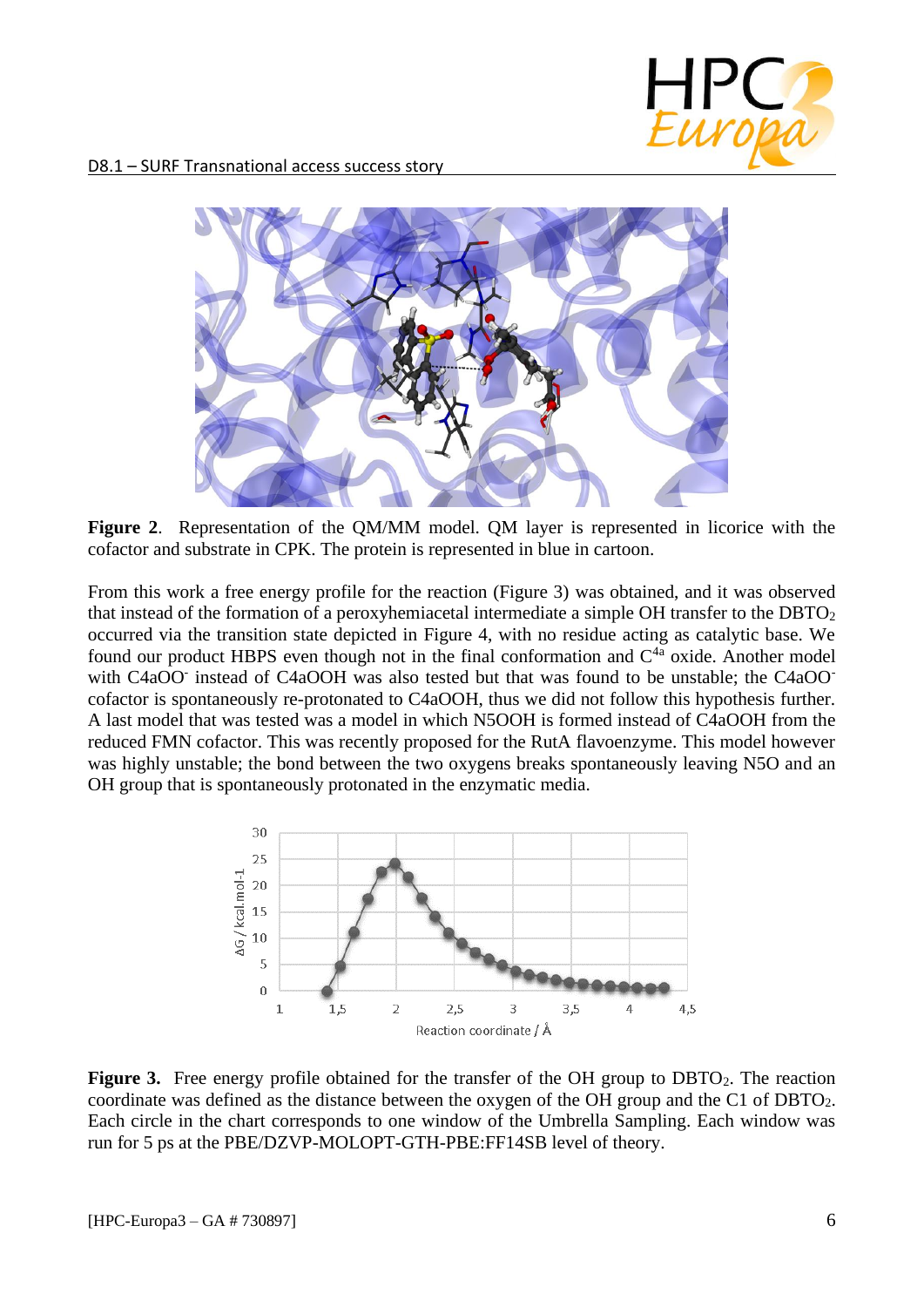



Figure 4. Representation of the structure of the transition state obtained by retrieving the most representative conformation of the umbrella sampling window with the highest free energy.

Together with University of Brussels (visitor E. Desmedt), the group focused on the aromaticy expanded porphyrins. Introducing structural changes such as core-modifications and *meso*substitutions into expanded porphyrins can alter the (anti)aromatic character of the macrocycle. By studying the ring current maps of these expanded porphyrins, it is possible to visualize the influence of this modification on ring current and measure their current strengths at points close to the modification. For [26]-hexaphyrin, a diatropic ring current is visible (Figure 5). The ring currents of the expanded porphyrins are still being visualized and both diatropic and paratropic ring currents for our aromatic and antiaromatic systems have been observed. It is expected that for some modified expanded porphyrins no clear diatropic or paratropic ring current will be discernible, coinciding with a nonaromatic system.



**Figure 5.** Plot of the induced  $\pi$  current density, plotted in a plane 1  $a_0$  above the molecular plane. Diatropic current is plotted anti-clockwise.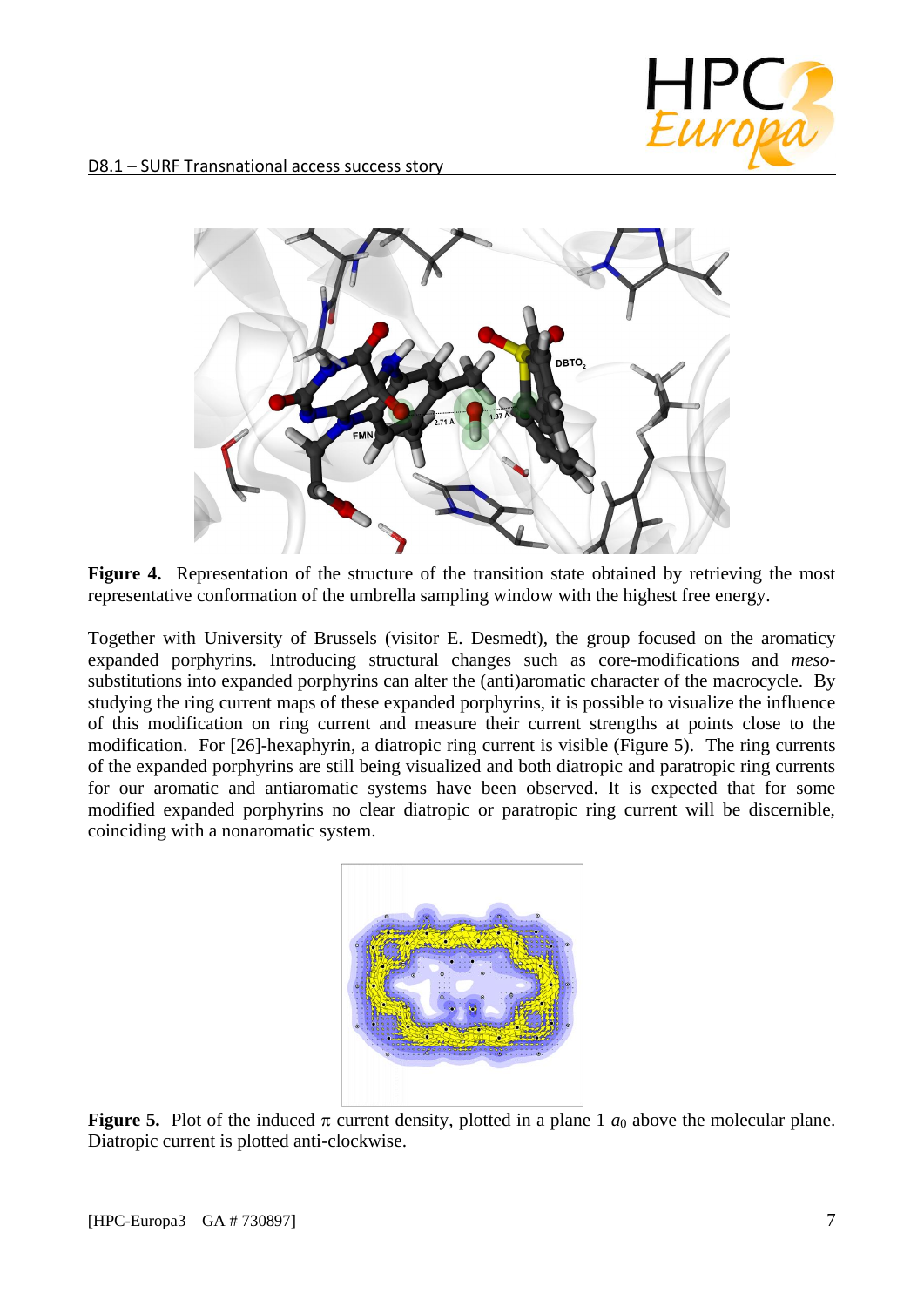

With the University of Brussels (with visitor B. De Tobel), the work focused on the study of chemical bonding using valence bond theory. The main research goal of this project was the evaluation of the bonding behaviour of alkaline-earth metal hydride complexes (**H-M-N(Me)2**) that are used to catalyse hydrogenation reactions of imines and alkenes at mild reaction conditions. These simple alkaline-earth metal complexes are investigated in the context of the search for alternatives to conventional hydrogenation catalysts driven by lowering catalyst cost and environmental concerns. This bonding behaviour will then be compared between the group II metals themselves, as well as with analogous alkali- and transition metal complexes. Using Valence Bond (VB) theory an explanation for the observed non-VSEPR structures for the heavier group II metal complexes may be found. It is suggested that the heavier group II metals (Ca,Sr,Ba) are able to use their inner (n-1)d orbitals, which might explain the bend in the bite angle of the metal hydride complex.

Two structures were studied initially: the **Ca complex** was chosen for the group II metals while the other complex was the **Ti complex** (Scheme 1) since we want to investigate whether the bonding behavior (d-type bonding) of the heavier group II metals is comparable to that of transition metal complexes.



**Scheme 1.** The structure of the studied molecules, together with the most important VB structures. Indicated are the weights of each structure.

The valence bond theory calculations on the Ca and Ti analogue of the  $H-M-N(Me)_2$  complex have been performed using TURTLE, the valence bond module in GAMESS-UK, using the Def2-SVP basis set. The structures that have been considered in creating the VB wavefunctions of these complexes consist of all spin-coupling patterns that comprise all combinations of possible ionic and covalent bonding types for the H-M and M-N bond in the H-M-N(Me)<sub>2</sub> system. For the M-N bond, both  $\sigma$  and  $\pi$ -bonding patterns have been considered.

For the Ca system, the VB structure with the largest weight in the VB wavefunction is the  $N^{-+}Ca-H$ structure, followed by the covalent N-Ca-H structures, where the  $\sigma$ - and  $\pi$ -spin coupled combination have similar weights (Scheme 1), suggesting that a small amount of  $\pi$ -backbonding between Ca and the ligand can occur. Mulliken analysis of the VB orbitals (Figure 6) indicate that the bonding orbitals of Ca indeed have some d-character. This is most prominent in the  $\pi$ backbonding orbital (64%), but is definitely not negligible in the σ-bonding combinations for both the Ca-N (27%) and Ca-H (15%) bond.

[HPC-Europa3 – GA # 730897] 8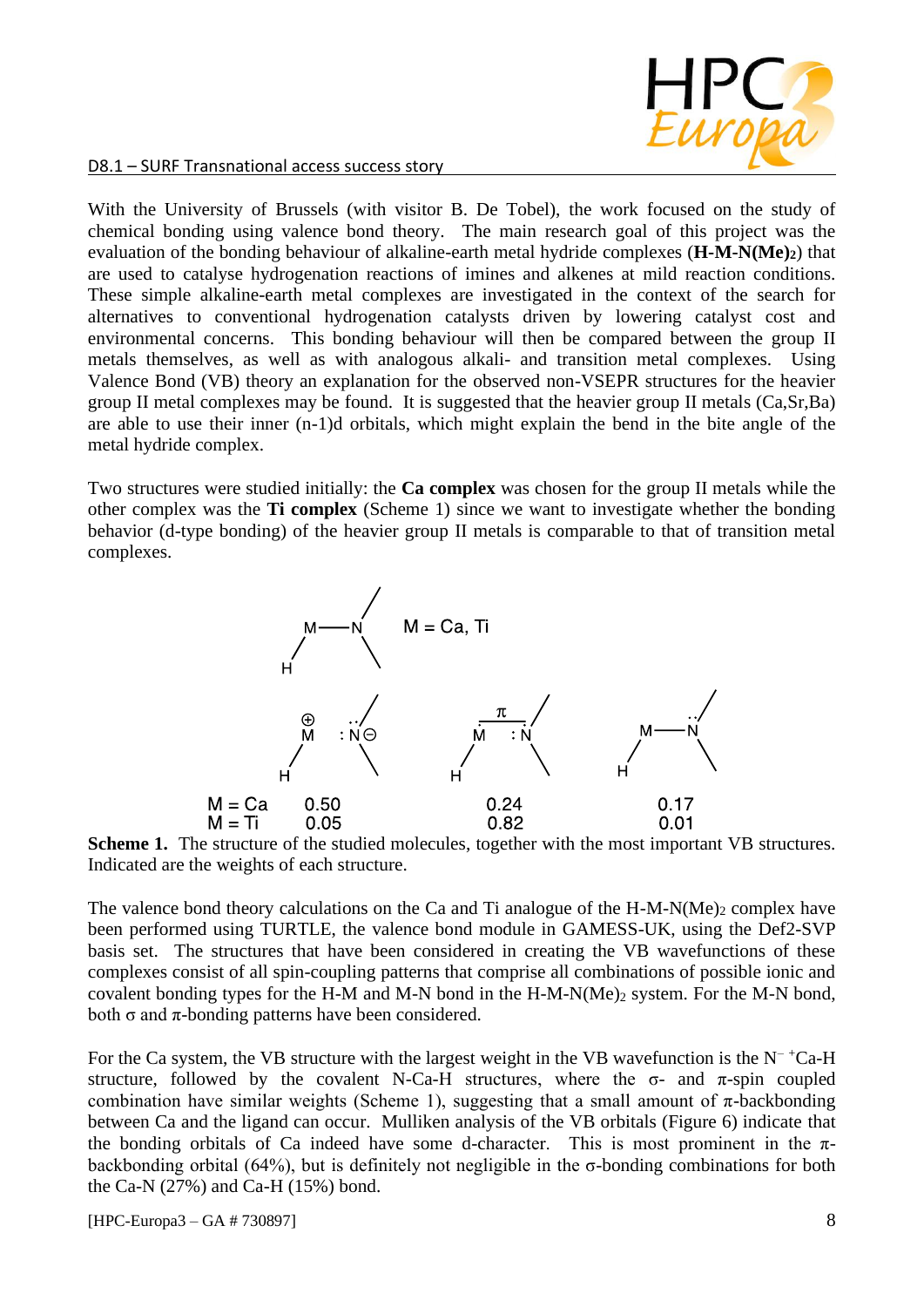

The Ti system has only one dominant structure in the VB wavefunction, which is the N-Ti-H structure with the  $\pi$ -spin coupling in the N-Ti bond, indicating a large amount of  $\pi$ -backbonding. Mulliken analysis of the bonding orbitals on Ti reveal the very prominent d-character of these orbitals, where only a small amount of s-character (10%) can be found for the orbital of the Ti-H bond (Figure 6). This is completely in line with what one would expect from transition metals.



**Figure 6.** The metal orbitals involved in the bonding to the  $N(CH_3)$  fragment.

Currently, the Mg complex is being investigated. At first sight, no d-character is expected to arise in the bonding orbitals from Mg. This validates the abovementioned hypothesis that the heavier group II metals are able to use their inner (n-1)d orbitals, explaining the bend in the bite angle for the H-M-N(Me)2 metal hydride complexes.

The last project with the University of Bayreuth (with visitor F. Eller) was concerned with the behaviour of polymers in solution. In experiments there were two identified methods of charging polymers to significantly enhance and control the aggregation behaviour of the prototypical material P3HT (Poly(3-hexylthiophene-2,5-diyl)) in the solvent chloroform. The aim was to achieve a better understanding of the processes on a molecular scale. Furthermore, these findings should be used in combination with simulations of other materials to apply the mechanism also to other materials (polymers, solvents and solvent additives) and find out which structural properties of involved materials are required for a successful aggregation control.